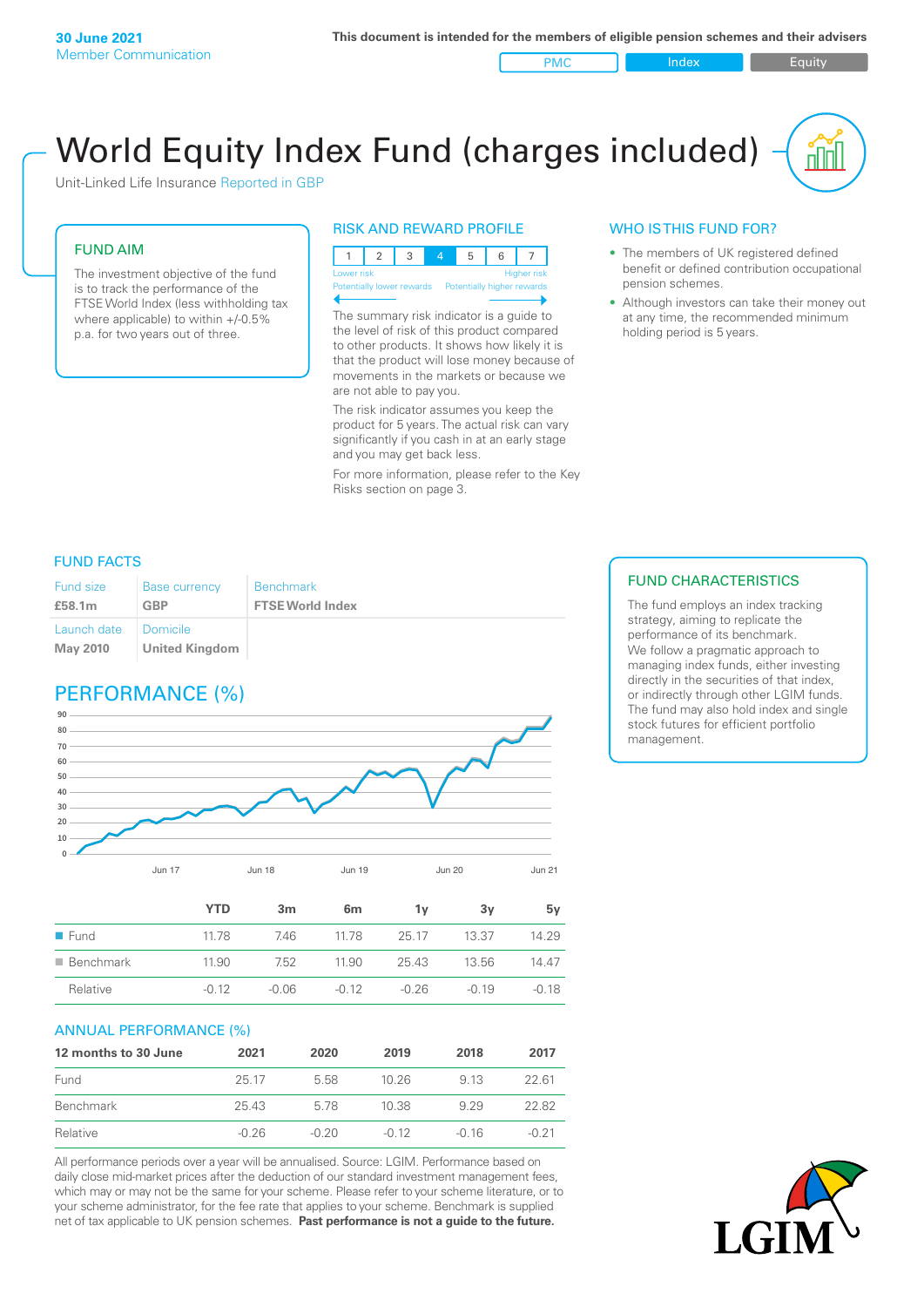# World Equity Index Fund (charges included)

Unit-Linked Life Insurance Reported in GBP

## PORTFOLIO BREAKDOWN

All data source LGIM unless otherwise stated. Totals may not sum due to rounding. In order to minimise transaction costs, the Fund will not always own all the assets that constitute the index and on occasion it will own assets that are not in the index. The number of fund holdings can differ from the index due to corporate events and proxy holdings.



### SECTOR (%)

| ■ Technology               | 23.2 |
|----------------------------|------|
| Consumer Discretionary     | 15.2 |
| $\blacksquare$ Industrials | 140  |
| $\blacksquare$ Financials  | 13.5 |
| $\blacksquare$ Health Care | 11.6 |
| ■ Consumer Staples         | 6.1  |
| ■ Basic Materials          | 4.0  |
| ■ Telecommunications       | 3.5  |
| <b>Energy</b>              | 3.4  |
| ■ Other                    | 5.6  |
|                            |      |

# MARKET CAPITALISATION (%) TOP 10 HOLDINGS (%)

| ■ Large            | 80.6 |
|--------------------|------|
| $\blacksquare$ Mid | 19.4 |

■ Top 10 holdings 16.0% Rest of portfolio 84.0% No. of holdings in fund 2,667 No. of holdings in index 2,622

| Apple Inc                          | 35  |
|------------------------------------|-----|
| Microsoft Corp                     | 3.3 |
| Amazon Com Inc.                    | 24  |
| Facebook                           | 13  |
| Alphabet CI A                      | 1.2 |
| Alphabet CI C                      | 11  |
| Tesla Inc                          | 0.9 |
| Taiwan Semiconductor Manufacturing | 0 S |
| Nvidia Corp                        | 0 S |
| JPMorgan Chase & Co                | 08  |
|                                    |     |

#### COUNTRY (%)

|   | <b>United States</b> | 61.9 |  |
|---|----------------------|------|--|
|   | Japan                | 7.2  |  |
| 4 | United Kingdom       | 4.3  |  |
|   | France               | 3.1  |  |
|   | Canada               | 2.7  |  |
|   | Germany              | 2.7  |  |
| ÷ | Switzerland          | 2.6  |  |
|   | Australia            | 2.2  |  |
|   | Taiwan               | 2.0  |  |
|   | Other                | 11.3 |  |
|   |                      |      |  |



The Index Fund Management team comprises 25 fund managers, supported by two analysts. Management oversight is provided by the Global Head of Index Funds. The team has average industry experience of 15 years, of which seven years has been at LGIM, and is focused on achieving the equally important objectives of close tracking and maximising returns.